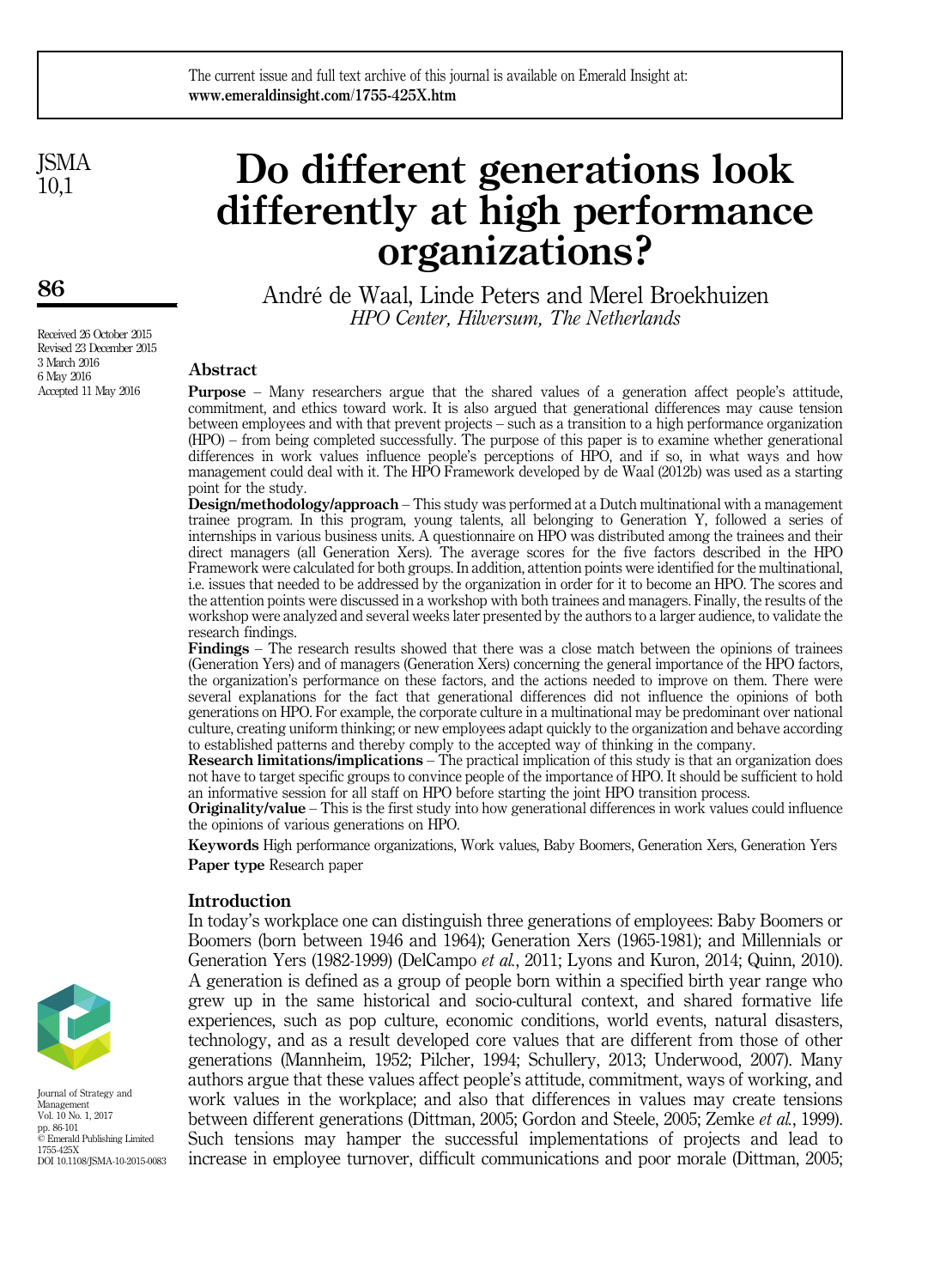Lancaster and Stillman, 2002; Bontekoning, 2007). Managers of organizations are generally advised to take generational differences into account when managing multiple generations simultaneously in the workplace, and to approach generations differently (Steele and Gordon, 2012).

The transformation to a high performance organization (HPO) is a significant change for an organization (Collins, 2001). An HPO is defined as an organization that achieves financial and non-financial results that are increasingly better than those of its peer group over a period of five years or more (de Waal, 2012a). To become and stay an HPO it is essential that every employee works toward improving the organization. However, as the CEO of a Dutch multinational (Boomer generation) commented in an interview with the authors: "I'm not sure Generation Y is willing to put in the effort to transform our company into an HPO." This remark may not be far off the mark, given the fact that different generations have different work values. However, this does not necessarily mean that different generations think differently about HPO. This study aims to shed some light on the issue by answering the following research question:

RQ1. Do different generations look differently at HPO, and if so, in what ways?

The theoretical contribution of this study is that it is the first to connect generational research to HPO research, by examining how generations perceive HPO. This will stimulate the debate on generational differences in the workplace, and on how to deal with these. In addition, this study advances the debate between proponents and opponents of the existence of generational differences in the workplace. The practical contribution of the study is that it enables managers to consider the various viewpoints of the different generations and increase mutual understanding and better cooperation in transforming an organization into an HPO. The study results also make it possible for managers to make an informed choice between moving the organization forward to HPO (when generations are on the same page regarding HPO), and not even attempting to start an HPO transition (because there is too much difference of opinion in the organization on HPO).

The remainder of this paper is structured as follows. The following two sections provide a summary of the literature on generations in the workplace and literature on the HPO Framework (de Waal, 2012b), which was used in this study. Subsequently, a description is given of the research approach, followed by a discussion of the research findings. The paper ends with a conclusion, the research limitations, and recommendations for further research.

# Generations in the workplace

Until now, research on generational differences in the workplace has identified differences in factors such as personality, work values, attitudes, career expectations and experiences, teamwork, and leadership (Lyons and Kuron, 2014). Glass (2007) argues that the three generations which currently exist in the business world each possess unique characteristics that affect their work ethic and relationships, their perception of organizational hierarchy, and how they manage change. In addition, Glass remarks that these differences between generations impact two areas of human resources policy and employee development efforts – retention and motivation – which have to be tailored to each generation. As a logical follow-on to Glass' research, Kapoor and Solomon (2011) state that employers must identify the separate characteristics of each generation present in their workplace, and that they should foster a work environment that aids productivity for every generation. In their study on generational differences in psychological traits and their impact on the workplace, Twenge and Campbell (2008) note that generational differences are psychological as well as technological (e.g. the use of social media). They add that organizations must be ready to cope with, in particular, the psychological differences, as these may cause (younger) employees to have unrealistically high expectations, a high need for praise, and difficulties

High performance organizations

87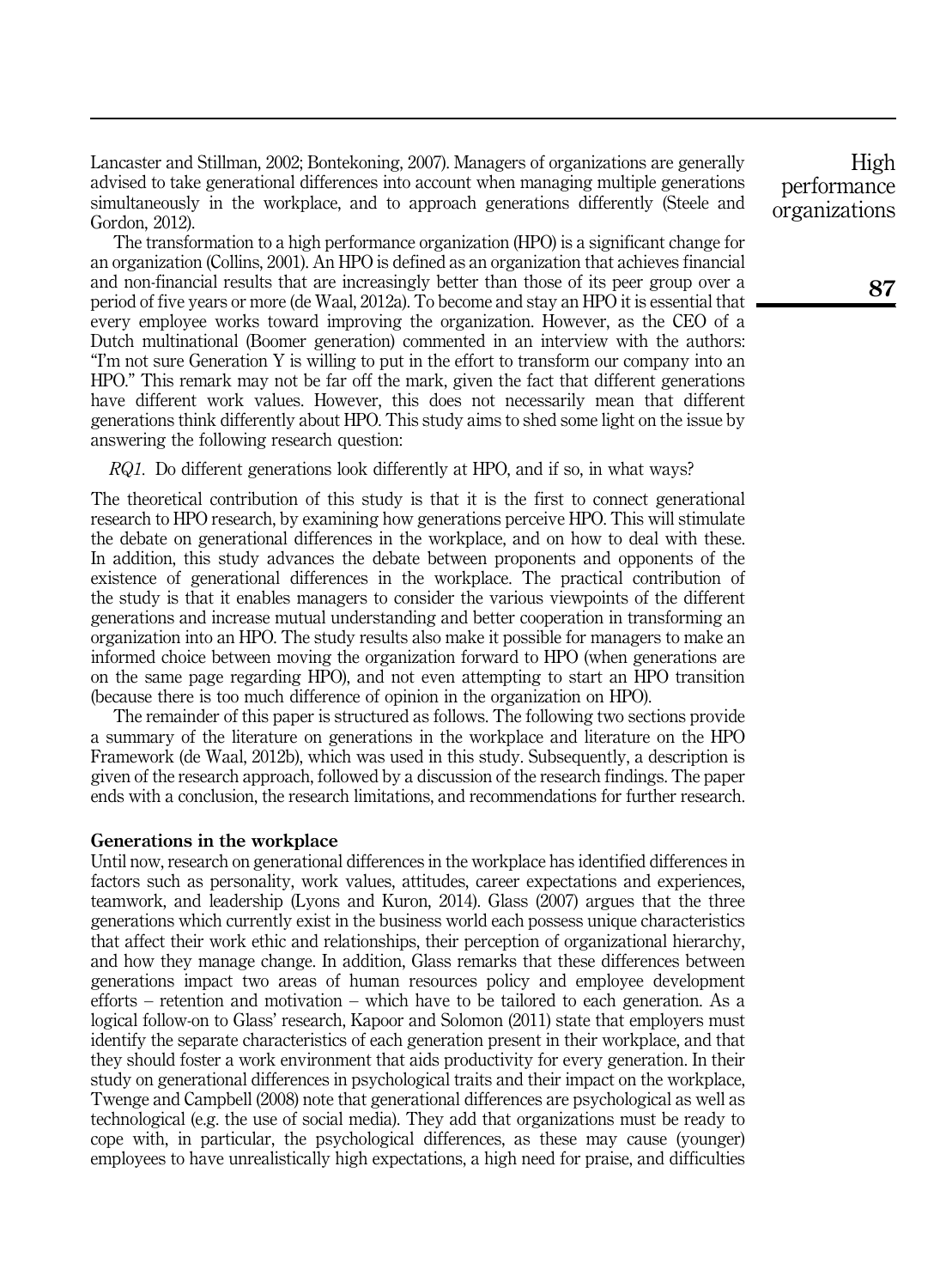with criticism, thus creating an increase in creativity demands, job-hopping, and casual dressing in the workplace. Organizations need to consider how to respond to the different generations in their workforce. Joshi *et al.* (2010) state that the generations in today's organizations differ in aspects of personalities, work values and attitudes, leadership and teamwork preferences, leader behaviors, and career experiences. The cause for these differences could be, as Joshi *et al.* (2010, p. 393) propose, that employees have a generational identity, which is defined as "an individual's knowledge that he or she belongs to a generational group/role, together with some emotional and value significance to him or her of this group/role membership." As such, individuals that share a generational identity will have common work-related expectations and values (Dencker *et al.*, 2008). Bennett *et al.* (2012) examined how the current generations work together in different ways and explore organizational strategies for managing the transition of knowledge. They found that changing patterns of work actually force organizations to adapt their culture to meet the demands and expectations of new generations of workers regarding the sharing and use of knowledge. Hernaus and Pološki Vokic (2014) specifically looked at whether job characteristics differed per generation. They found that, while the nature of job characteristics was mostly unrelated to generations, social job characteristics (such as work autonomy, interaction with others, interdependence, teamwork) to some extent did differ among generational cohorts. Finally, Becton et al. (2014) found that Baby Boomers exhibited fewer job mobility behaviors and more instances of compliance-related behaviors in comparison with both Generation Xers and Millennials, while Generation Xers were less likely to work overtime in comparison with Baby Boomers and Millennials (although these differences were not overly strong).

Table I provides an overview of the differences in work-related values per generation as derived from the literature. It includes only studies that examined differences between at least two generations. As not all the studies compared the three generations present in the workplace, a "line to line comparison" in Table I is not possible. Therefore Table I is rather an overview than a true comparison between the Baby Boomers, Generation Xers, and Generation Yers.

This overview does not imply that, in the academic field, generational differences are universally acknowledged as existing in the workplace (Schullery, 2013). In fact, there are quite a few authors who state that the generational differences described in previous studies may result from: methodological problems and limitations of those studies; it concerns age differences rather than generational differences; or similarities between generations rather than differences (Appelbaum et al., 2005; Costanza and Finkelstein, 2015; Jorgenson, 2003; Jurkiewicz, 2000; Jurkiewicz and Brown, 1998; Parry and Urwin, 2011; Yang and Guy, 2006). Even when generational differences in work values were found, there was no consensus in the literature on the actual effect of these differences on performance in the workplace. Twenge et al. (2010) found small to moderate effects, while Armour (2005) reported that over 60 percent of employers see generational differences as a main cause of tension between employees, causing decreased performance.

Research on generations is based on two distinct perspectives: first, the social forces perspective, which views generations as interrelated and multidimensional social groups that take shape within the flow of history; second, the cohort perspective, which views generations as collections of people born in a given time period (Gilleard, 2004; Laufer and Bengtson, 1974; Lyons and Kuron, 2014). This study takes the cohort perspective, as most researchers focus on mean differences among birth cohorts (Foster, 2013; Lyons and Kuron, 2014).

#### Description of the HPO Framework

This study examines whether generational differences in work values influence people's perceptions of HPO, and if so, in what ways and how management could deal with it. The HPO Framework developed by de Waal (2012b) was used as a starting point for the study.

88

**ISMA** 10,1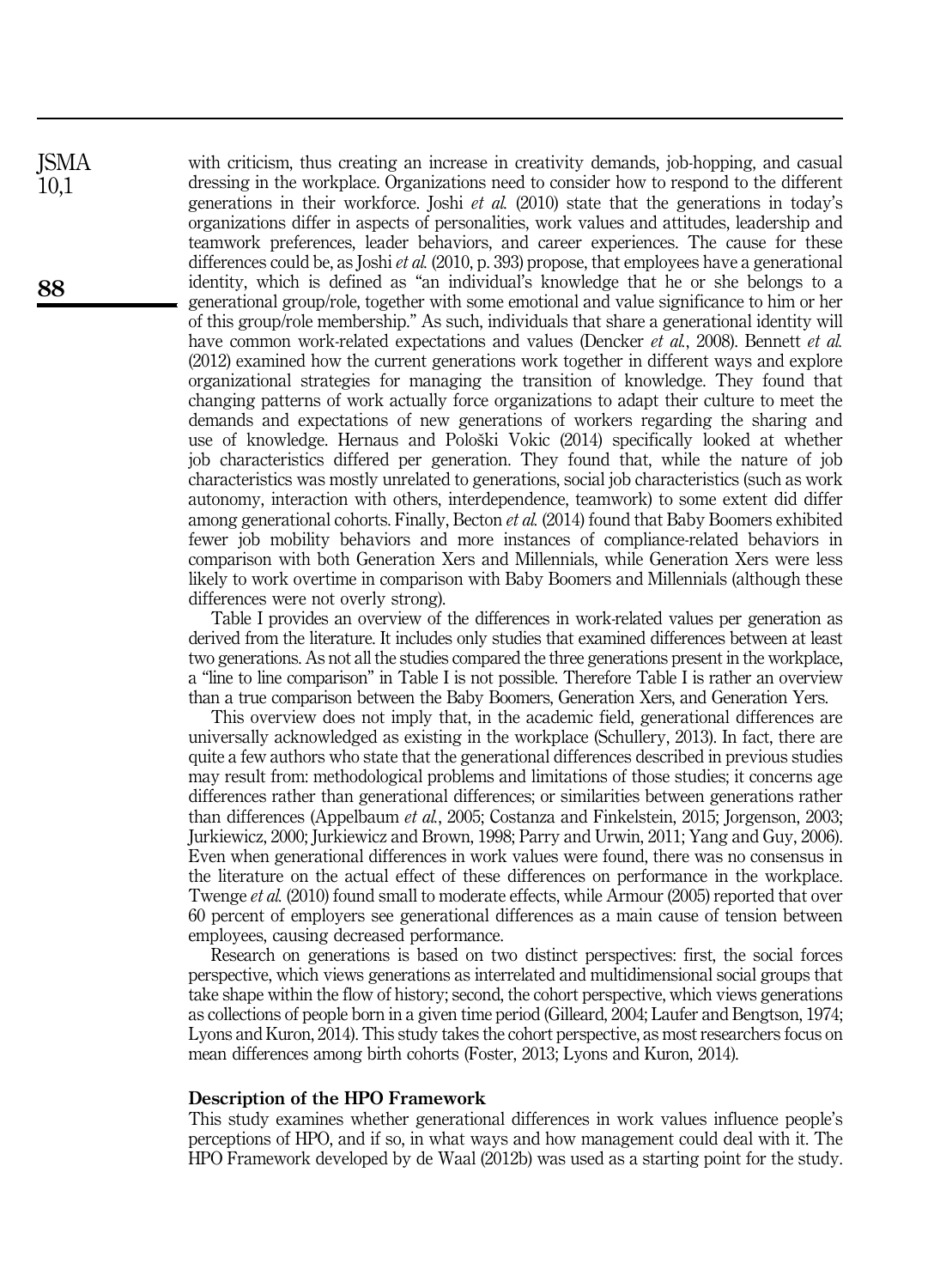| Work-related<br>values             | <b>Baby Boomer</b>                                                                                                                             | Generation Xer                                                                                                                                   | Generation Yer                                                                                                                       | High<br>performance |
|------------------------------------|------------------------------------------------------------------------------------------------------------------------------------------------|--------------------------------------------------------------------------------------------------------------------------------------------------|--------------------------------------------------------------------------------------------------------------------------------------|---------------------|
| Attitude toward<br>work            | Lives to work<br>Has a high job satisfaction<br>Looks for job security<br>Wants to feel that the job is Rates security but at the<br>important | Works to live<br>Wants a life outside work<br>Is mobile<br>same time values<br>independence highly                                               | Finds leisure very important<br>Values freedom<br>Wants a job that is interesting                                                    | organizations<br>89 |
| Authority and<br>hierarchy         | Shows respect to authority<br>and the hierarchy<br>Finds adequate and clear<br>roles important<br>Wants to be respected as a                   | Wants to feel that the job<br>is important<br>Is not intimidated by<br>authority<br>Expects to be asked for<br>input<br>Wants to be respected as | Prefers a clear structure<br>Respects position<br>Is less motivated by power<br>Wants to be respected as a<br>person                 |                     |
|                                    | person<br>Change readiness Accepts but does not<br>embrace change<br>Puts emphasis on<br>(re)structuring                                       | a person<br>Is more open to change<br>Puts emphasis on<br>improving quality and<br>professionalism                                               | Puts emphasis on continuous<br>change which gives (personal)<br>satisfaction                                                         |                     |
| Communication                      | Likes to discuss and<br>argument                                                                                                               | Likes to share                                                                                                                                   | Likes to be fast and targeted                                                                                                        |                     |
| Conflict handling Avoids conflicts | Looks for a guilty party                                                                                                                       | Looks at the issue from<br>all sides<br>Stays well-balanced and<br>level-headed                                                                  | Has the motto "live and let live"<br>Can live with the situation<br>when there is no solution for<br>the conflict                    |                     |
| Decision making                    | Looks for consensus and a<br>majority decision                                                                                                 | Is pragmatic and looks for<br>"what just works"                                                                                                  | Takes fast decisions based on<br>having a "good feeling"                                                                             |                     |
| Development                        | Looks for self-development<br>Looks for intellectual<br>stimulation<br>Regards personal growth<br>highly                                       | Looks for self-development<br>Wants to learn continuously<br>in the workplace                                                                    | Wants to learn continuously<br>and interactively in the<br>workplace<br>Wants to learn from everybody<br>Likes to be multitaskers    |                     |
| Feedback                           | May be insulted by<br>continuous feedback                                                                                                      | Welcomes immediate and<br>continuous feedback                                                                                                    | Welcomes immediate and<br>continuous feedback                                                                                        |                     |
| Loyalty                            | Is loyal to the organization<br>Has a low willingness to<br>quit the organization                                                              | Has a medium commitment<br>to the organization<br>Values relations with<br>co-workers above that with                                            | Feels more loyalty to an idea,<br>cause or product than to the<br>organization                                                       |                     |
| Relations                          | Strives for consensus<br>Strives to create a good<br>working atmosphere                                                                        | the organization<br>Looks to bundle useful<br>expertise of people<br>Looks to book results<br>Rates co-worker support<br>highly                  | Looks to establish meaningful<br>contacts<br>Doesn't keep to the "old"<br>borders<br>Believes in collective action<br>Likes teamwork |                     |
| Rewards                            | Looks for extrinsic rewards Looks for both extrinsic<br>Has willingness to wait turn and intrinsic rewards<br>for promotion                    | Seeks promotion based<br>on ability<br>Expects immediate<br>recognition and quick<br>promotion                                                   | Looks for intrinsic rewards<br>but ranks economic returns<br>also highly<br>Is motivated by an affiliative<br>workplace              | Table I.            |

Deal (2007), Gursoya *et al.* (2008), Karp *et al.* (2002), Kunreuther (2003), Lyons *et al.* (2007, 2012), Montana and Petit (2008), Patota et al. (2007), Smola and Sutton (2002), Tolbize (2008), Twenge and Campbell (2010), Twenge et al. (2010) and Wong et al. (2008)

the Baby Boom, Generation Xers and Generation Yers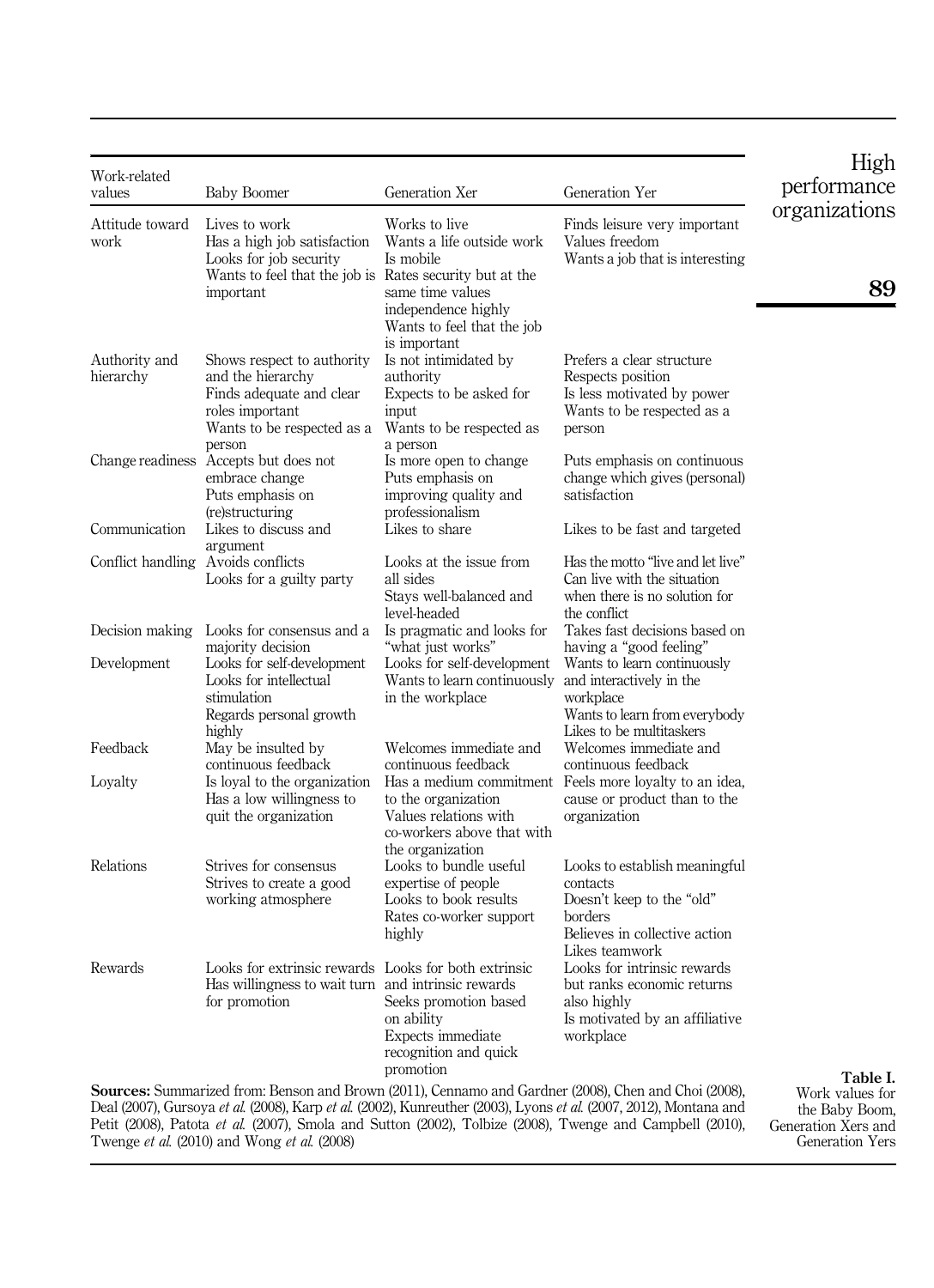This framework was developed based on a descriptive literature review of publications on high performance combined with a worldwide questionnaire (de Waal, 2006/2010, 2012a, b). The HPO Framework describes five HPO factors and 35 underlying characteristics of high performing organizations (see Appendix 1). The five HPO factors are:

- (1) Management quality: belief and trust in others and fair treatment are encouraged in the HPO. Managers are trustworthy, live with integrity, show commitment, enthusiasm, and respect, and have a decisive, action-focused decision-making style. Management holds people accountable for their results by maintaining clear accountability for performance. Values and strategy are communicated throughout the organization, so every organizational member knows and embraces these.
- (2) Openness and action orientation: the HPO has an open culture: management values the opinions of employees and involves them in important organizational processes. Mistakes are allowed and regarded as a learning opportunity. Employees spend a lot of time on dialogue, knowledge exchange, and learning to develop new ideas aimed at increasing their performance, which makes the organization performance driven. Managers are personally involved in experimenting, thereby fostering an environment of change in the organization.
- (3) Long-term orientation: the HPO grows through partnerships with suppliers and customers, as a result of which long-term commitment is extended to all stakeholders. Vacancies are filled by high-potential internal candidates first, and people are encouraged to become leaders. The HPO creates a safe and secure workplace, both physical and mental, and dismisses employees only as a last resort.
- (4) Continuous improvement and renewal: the HPO compensates for dying strategies by renewing them and making strategies unique. The organization continuously improves, simplifies and aligns its processes and innovates its products and services, creating new sources of competitive advantage to respond to market developments. Furthermore, the HPO manages its core competences efficiently and sources out non-core competences.
- (5) Employee quality: the HPO assembles and recruits a diverse and complementary management team and workforce with maximum work flexibility. The workforce is trained for resilience and flexibility. Employees are encouraged to develop their skills to accomplish extraordinary results and held responsible for their performance, as a result of which creativity increases, leading to better results.

HPO studies show that there is a direct and positive relationship between the five HPO factors and competitive performance: the higher the scores on the HPO factors the higher the results of the organization, and the lower the HPO scores the lower competitive performance is (de Waal, 2012a, b). Research also shows that an organization needs to score similarly high on all scores as all factors are equally important (de Waal, 2012a, b).

Generational research by definition looks at differences which may or may not occur between generations through time. In order to evaluate if generations perceive HPO differently it is necessary to establish whether the HPO Framework stays the same through time. After all, if this is not the case then potential differences in perception do not have to be contributed necessarily to generations, they may also be caused by differences in the HPO Framework itself. To this end, additional research was done by de Waal (2013) to examine whether the HPO factors described in the HPO Framework remain the same under changing circumstances in the business world. de Waal made a division between studies performed in or before 1995 and studies conducted after 1995. The year 1995 was taken because the "new economy" is generally considered to have started around that year. Globalization and rapid

90

**ISMA** 10,1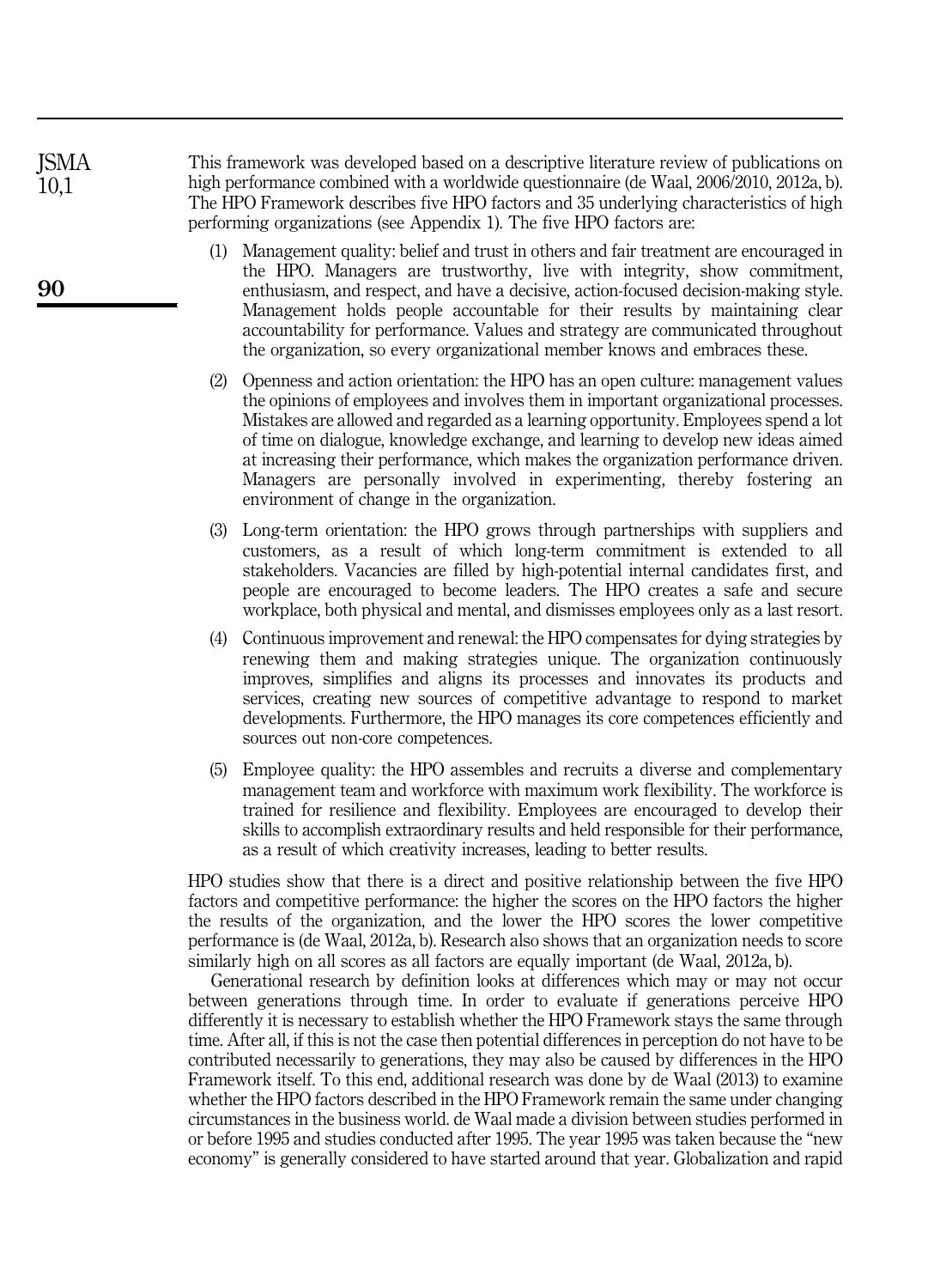developments in information and communication technology changed the business economy quite dramatically, increasing the speed of business as well as competition. It turned out that nearly 90 percent of the factors of excellence and high performance were found in both studies before and after 1995. Although attention shifts for underlying HPO characteristics do occur, in general the HPO characteristics seem to qualify as "evergreens of excellence," characteristics that are always important for creating and sustaining an HPO. This indicates that the HPO Framework as developed by de Waal (2012b) is stable. Thus, if generations turn out to look differently at HPO, then this cannot be caused by changes in the framework itself but must be attributed to generational differences.

## Research approach

The literature study by de Waal (2006/2010, 2012a, b) looked at HPO studies before and up to 2007. This means that the successful activities undertaken by organizations described in these studies must have been performed by Traditionalists (born between 1925 and 1945), Baby Boomers, and Generation Xers. In other words, Generation Yers have not had any experience with or influence on the HPO characteristics. This begs the question: do Generation Yers find other characteristics important for becoming high performing (Vinke  $et al.$  2012) than older generations do? The study described in this paper is exploratory in nature because it is the first study of its kind and because it requires the use of a convenience sample. The latter was the case because the study subject had to be an organization willing to participate in the research with employees belonging to Generation Y and at least one other generation. Such an organization was found through a contact of one of the authors, who knew a trainee of that organization. This company, a Dutch multinational (which wishes to remain anonymous) had a management trainee program for young professionals, all of Generation Y. This two-year program consisted of a series of consecutive internships, in various units of the organization. In addition, a special educational program was offered in which the trainees worked in groups on organizational problems. The program management agreed to conduct the HPO Questionnaire among the trainees and their direct supervisors. In consultation with the program management the ages of the potential respondents were checked, and it turned out that all trainees belonged to Generation Y and all supervisors, except for one, belonged to Generation X.

The HPO Questionnaire is a research tool for gathering information to assess an organization's status in relation to the HPO. It consists of a series of questions based on the 35 HPO characteristics, which are rated on a scale of 1 (very poor at this characteristic) to 10 (excellent on this characteristic) by managers and employees. The average scores on the HPO factors indicate the areas that require special attention to improve and strengthen the internal organization in order to eventually become an HPO. At the case company, the internet-based HPO Questionnaire was distributed among the trainees and their managers, 30 in total. From these, 11 trainees and 8 managers filled in the questionnaire, which gave a response rate of 63 percent. The average scores for the five HPO factors were calculated for both trainees and managers. In addition, the attention points for the multinational were identified. The scores and the attention points were discussed with the trainees and their managers during a workshop, which was organized as part of the educational program. The purpose of the workshop was to "get the story behind the figures," i.e. to discuss and identify why managers and trainees filled in the HPO Questionnaire as they did. After the HPO Questionnaire results were presented by the authors, the trainees and the managers split up into separate groups to discuss how they would address the attention points. Separating managers and trainees made it possible to get a feel for what Generation Xers, respectively, Generation Yers would do with the results of the HPO scores and how they would approach the attention points. Subsequently, both groups presented their ideas to each other and commented on these during a plenary meeting which was recorded by the authors. Finally, the workshop results

High performance organizations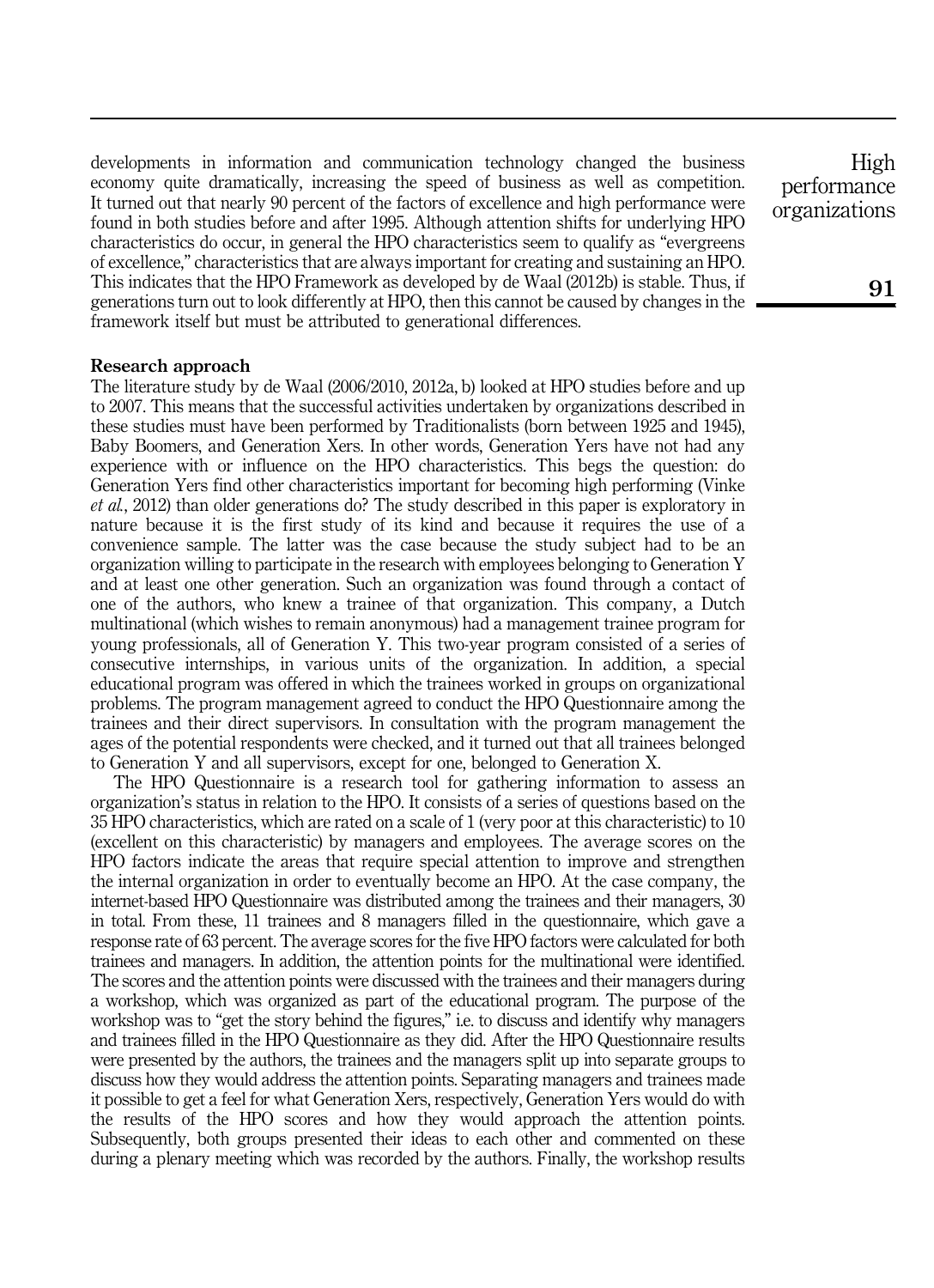were incorporated in a presentation given by the authors several weeks later to a bigger group of trainees, their managers, and other interested managers of the company. This presentation served to check whether the workshop results were well recorded and interpreted by the authors, and subsequently it was agreed upon by the trainees and their managers. **ISMA** 10,1

## Research results and discussion

The HPO Questionnaire used in this study consisted of two parts (see Appendix 1). In the first part, the respondents were asked how important they considered the HPO characteristics to be on a scale of 1 (not at all important) to 10 (very important). This part served to assess to what extent Generation Yers (the trainees) and Generation Xers (their managers) thought the same about the building blocks of high performance. In the second part of the questionnaire respondents were asked to rate how well their organization performed on the HPO characteristics, again on a scale of 1 (not at all) to 10 (very well). This part served to evaluate to what extent the two generations shared views on the company's performance.

#### **Importance**

92

Figure 1 depicts the degree to which trainees and their managers rated the importance of the HPO factors in general. It shows that both generations rated the importance of the HPO factors virtually the same. This included the one manager who belonged to Generation Y: he gave the same rating as his colleagues from Generation X. Moreover, the average "importance" score for all the HPO factors was equal for both groups: a 7.9. Only for the HPO factor EQ, the trainees scored considerably higher than their managers, which may have been caused by projection. As these trainees formed an elite group of employees, they may have projected their feelings of importance onto the company and, therefore, rated their own (employee) quality higher than the managers did, who most likely considered and rated the quality of the entire workforce.

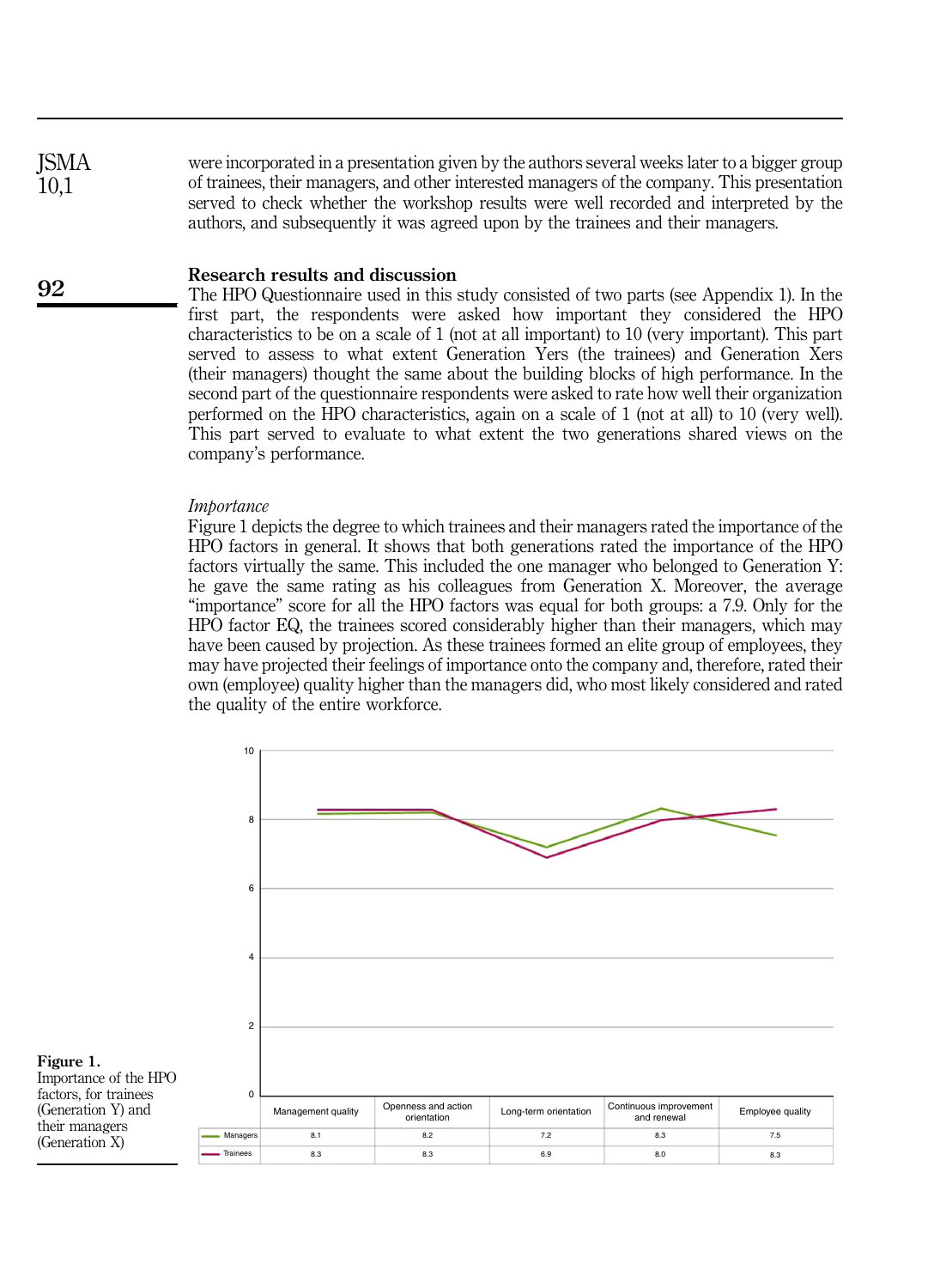# Performance

Figure 2 shows the scores of trainees and their managers for the organization's performance with regard to the HPO factors. As with the above importance score, the shape of the curves is quite similar for both groups. This means that, broadly speaking, the views of trainees and managers on how the company performed largely coincided, although the managers were more critical. This may have been due to trainees still being new to the organization and having less access to comparative information than managers. The managers had worked longer at the company than the trainees and as a result may have become more realistic about the organization's functioning. They were well aware that improvements often take more time than expected (or desired) and therefore may have scored more conservatively.

#### Attention points

As no clear differences were found between the two groups, the next question was whether trainees and managers would address the HPO attention points differently (see Figure 3).

During the aforementioned workshop trainees and managers discussed the following three attention points: "Increase the dialogue between management and employees"; "Involve employees more during important organizational processes"; and "Improve the processes." Possible actions to address these attention points were written down on flip-overs and presented to the participants. As it turned out, there were no substantial differences in improvement ideas and actions between the two groups. And if there was a difference, it was in the methods and tools that the two groups wanted to use to realize the improvement actions: the trainees were inclined to use social media for this more often than the managers did. During the discussions the two generations displayed basically the same attitude and motivation toward work. Only outside the workplace different attitudes regarding the optimal work/life balance were found, although this may have been due to the specific situation of an individual rather than his/her generation.



High performance organizations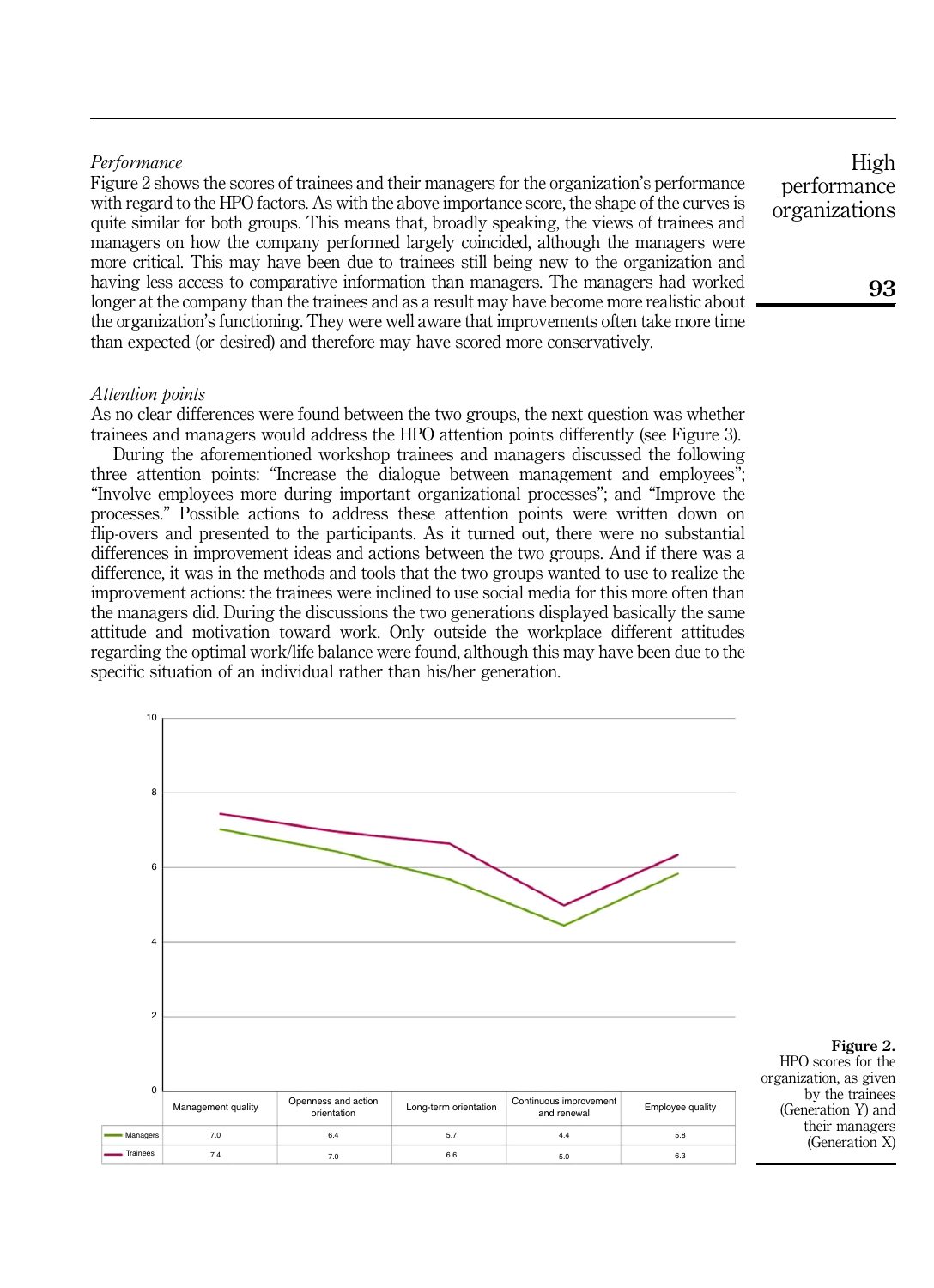

# Analysis

There are several possible explanations for the fact that the opinions of the trainees (Generation Yers) and their managers (Generation Xers) so closely matched. van der Stede (2003) found that the organizational culture of a multinational is predominant over national cultures, causing people in the organization to think uniformly. This could also be the case with the case company as it was a multinational with a long history and established routines. The trainees may have started to think in the same way as the managers who had been working longer for the company. In addition, the trainees may have adapted their behavior according to established patterns caused by the process of onboarding (i.e. organizational socialization), in which new employees acquire the necessary knowledge, skills and behaviors through training courses and other mechanisms to become effective organizational members (Bauer and Erdogan, 2011; Graybill et al., 2013). As the trainees had already worked for the company for at least one year at the time of this study, it could be expected that they largely complied with the company's standards, procedures, and work routines. An alternative but related explanation comes from Urick (2014) and Urick and Hollensbe (2014), who argue that people use impression management techniques to act in a way that supports their membership to a certain context, such as an organization's culture. In this particular case, it could mean that Generation Yers acted as the Generation Xers in the organization (the "role models") to show that they have adapted to the organization and that they "fit in." Trainees could think this is beneficial to them because it increases their chance of being accepted in the organization. This mirroring of behavior could subsequently be reflected in the mirroring of views (and scores) on HPO.

Another consideration to take into account is that the trainees were allowed to choose which of the managers they briefly worked with would be their mentor. It is thus likely that there was a certain degree of report between trainee and manager and that, in addition to them working closely together, ideas and attitudes may have been transferred from manager to trainee. An alternative explanation is that trainees and managers independently of each other find the same things important. If both groups have followed similar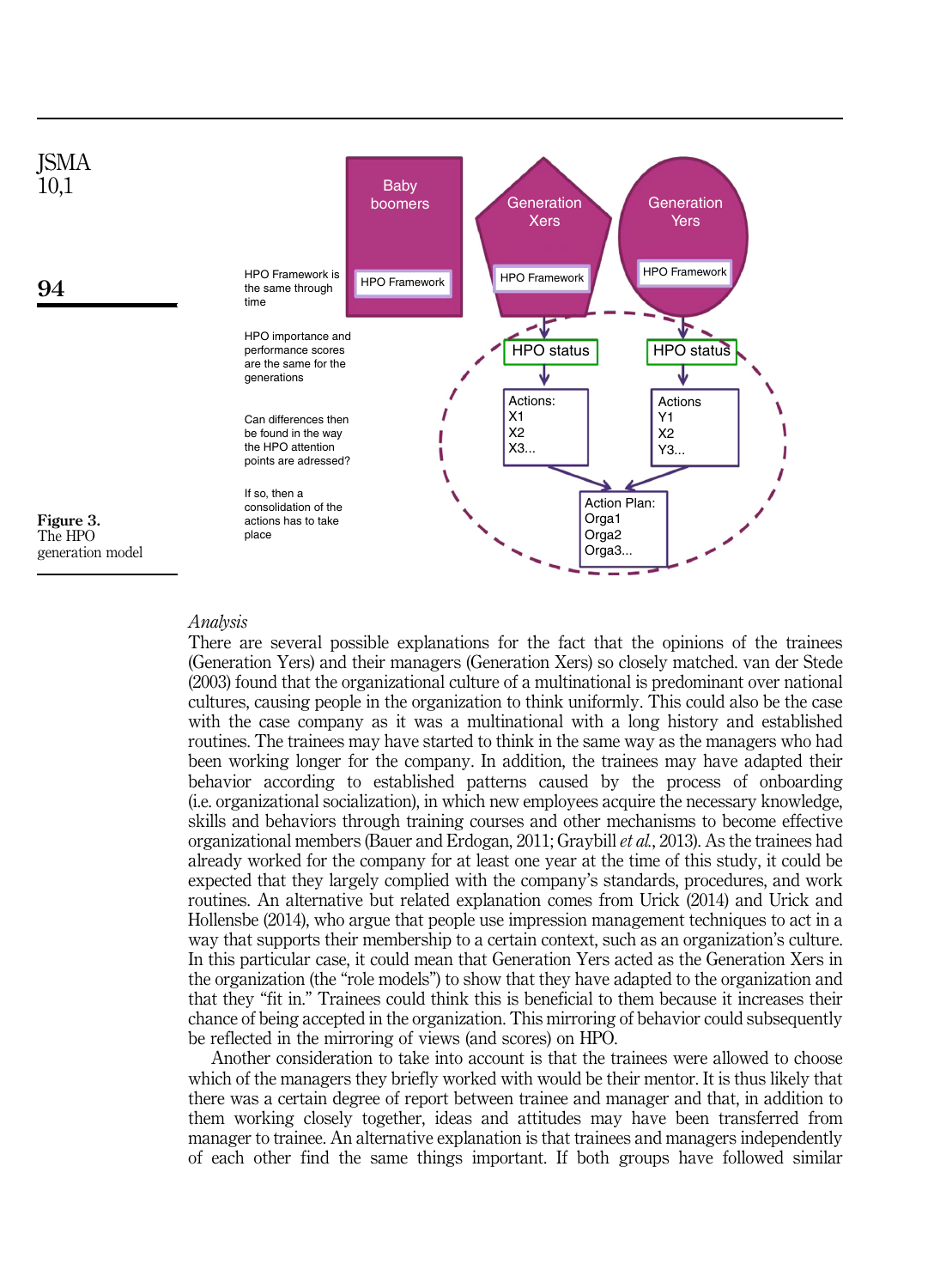educational paths and read the same management literature, it stands to reason that their thoughts and opinions have been shaped accordingly. Finally, an altogether different explanation is that there may not be any generational differences at all in the workplace. As Costanza *et al.* (2012) and Lyons and Kuron (2014) show in their overview articles, there is to date only modest evidence of generational differences in work attitudes found in the various studies. Costanza et al. (2012, p. 391) even conclude: "where generational differences do exist on work-related outcomes, they are relatively small and the inconsistent pattern of results does not support the hypothesis of systematic differences." Other researchers (Costanza and Finkelstein, 2015; Costanza et al., 2012; Elder, 1994, 1998; Lyons and Kuron, 2014; Sackett, 2002) comment that there can be many other circumstances that potentially influence the differences between people in the workplace, such as individual characteristics of people, the historical period in which a study was conducted, external environmental factors such as technology and the financial recession, changing working conditions of people, and people's developmental changes over time.

# Conclusion, limitations and future research

This study's aim was to find an answer to the research question:

RQ2. Do different generations look differently at HPO, and if so, in what ways?

The research results clearly show that, for the two generations present in the research population (Generations X and Y), there was no significant difference in their views on HPO, the importance they attached to the HPO characteristics, their performance scores for the company, and their improvement actions. It seems therefore that, in this case, the opponents of the existence of generational differences in the workplace are supported. As Costanza and Finkelstein (2015, p. 321) remark: "There is little solid empirical evidence supporting the existence of generationally based differences, almost no theory supporting any reason behind such differences, and plenty of viable alternate explanations for any differences that are observed. Instead of relying on unsupported stereotypes, we argue – as others have before us – which organizations should focus on real, impactful, and actual differences among workers and should strongly resist the temptation to implement talent management and HR strategies that are based on unsupported and ill-defined ideas about the characteristics of groups of people." Therefore the practical implication of this research result is foremost that managers who manage a multigenerational workforce should not approach and treat people differently because of the generation they belong to. Instead, they should view people as individuals with their own particular quirks who will change over time because of changes in their private lives and working lives. Managers should therefore really get to know their employees – their individual strengths, weaknesses, personalities and expectations – and treat them accordingly and not according to generational stereotypes (Urick, 2014; Urick and Hollensbe, 2014). In the same vein, the HR department should develop human resources processes that take into account individual differences of employees and thus not a "one size fits all for a generation" approach. Another practical implication specific for the application of the HPO Framework, is that an organization does not have to spend time convincing groups of people, distinguished by generation, of the importance of HPO. As people of every generation look in the same way at high performance, an organization can right away start the transition. Thus, the CEO mentioned at the beginning of the paper does not have to be afraid that the younger generation will not contribute its fair share to creating an HPO. However, managers should turn to their trainees to look for new and innovative ways and application of tools to strengthen the HO factors, as the research has shown that there are differences in approaches that each generation proposes to use when improving the HPO characteristics.

High performance organizations

95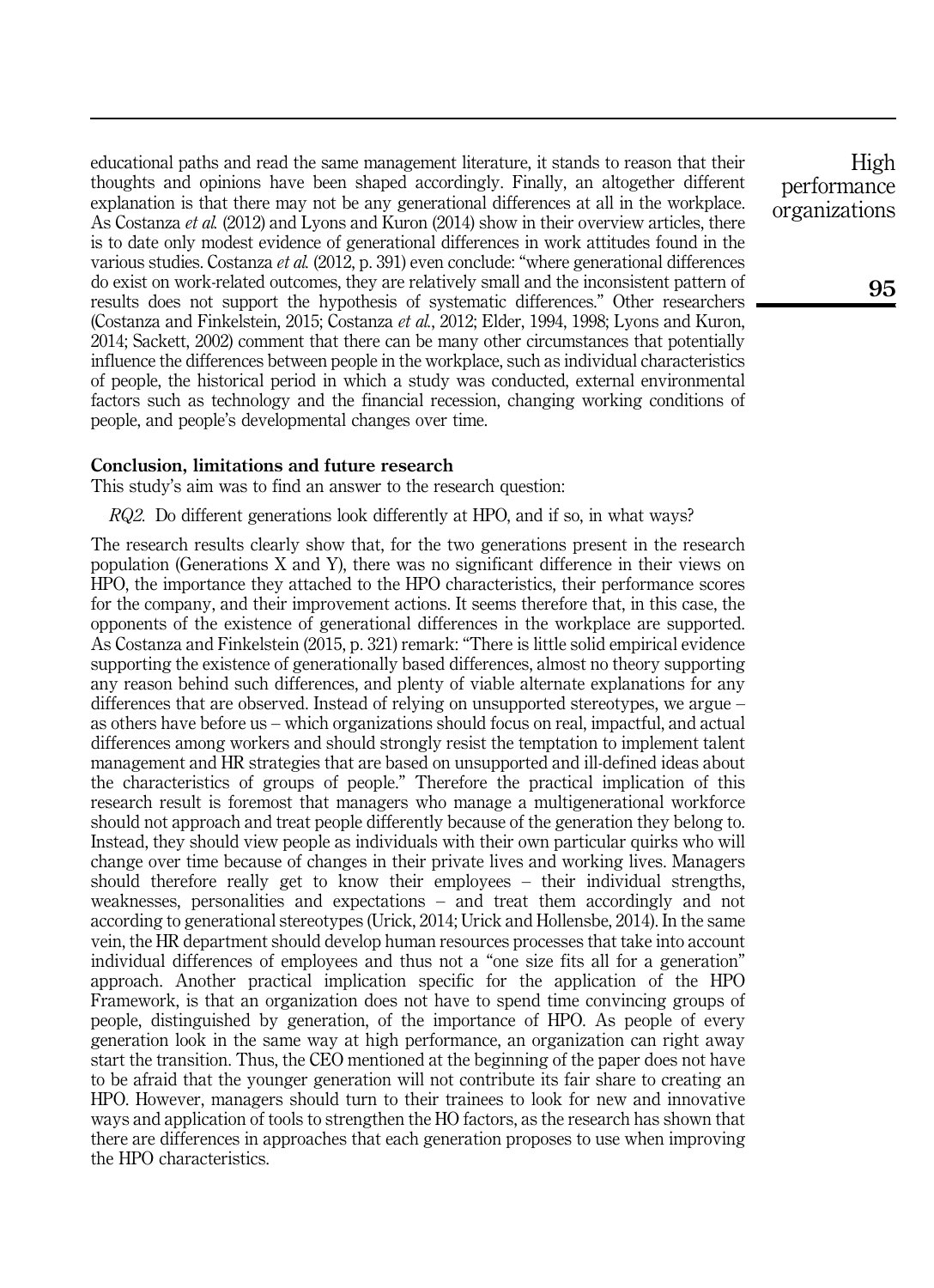The obvious limitation to this study is the limited research population. In total, 19 people on a workforce of 20,000 is hardly representative, although they did come from all over the organization. In this respect, the study findings could at least be called (but at the same time also at most) indicative. Further research could replicate the study, both at the multinational with the new cohorts of trainees in the years to come, and at other organizations. In both cases a larger research population should be targeted and also preferably three instead of two generations. Furthermore, the respondents in this study were not asked to rate the HPO characteristics according to priority; this could have given different orders of importance for both groups and should therefore also be investigated in future studies. As this study was performed solely at a Dutch multinational, future research could also apply the same study design at companies in other countries, to check whether national cultures may affect work values and the way generations look at HPO. A final limitation is a variation on the "ageperiod-cohort" issue in which generational differences could be explained by age-related effects (i.e. maturation), cohort effects (i.e. formative context), or the conditions of the historical period in which data were gathered (Costanza and Finkelstein, 2015). The variation in this study is the job level: as all Generation Xers are supervisors and all Generation Yers trainees, we might have been testing differences between jobs instead of between generations. This is a difficult limitation to get around, as the youngest generation almost by definition will have lower-level jobs compared to older generations. The way to deal with this limitation is to try to find an organization (probably a fairly young one) where there is a mix of generations at the various job levels. 96 **ISMA** 10,1

## References

- Appelbaum, S., Serena, M. and Shapiro, B. (2005), "Generation X and the Boomers: an analysis of realities and myths", [Management Research News](http://www.emeraldinsight.com/action/showLinks?system=10.1108%2F01409170510629023), Vol. 28 No. 1, pp. 1-33.
- Armour, S. (2005), "Generation Y: they've arrived at work with a new attitude", USA Today, cited in DelCampo et al. (2011), available at: [www.usatoday.com/money/workplace/2005-11-06-gen-y\\_x](www.usatoday.com/money/workplace/2005-11-06-gen-y_x)
- Bauer, T.N. and Erdogan, B. (2011), "Organizational socialization: the effective onboarding of new employees", in Zedeck, S. (Ed.), *APA Handbook of Industrial and Organizational Psychology*: [Maintaining, Expanding, and Contracting the](http://www.emeraldinsight.com/action/showLinks?crossref=10.1037%2F12171-002) Organization, APA Handbooks in Psychology, Vol. 3, American Psychological Association, Washington, DC, pp. 51-64.
- Becton, J.B., Walker, H.J. and Jones-Farmer, A. (2014), "Generational differences in workplace behavior", *[Journal of Applied Social Psychology](http://www.emeraldinsight.com/action/showLinks?crossref=10.1111%2Fjasp.12208&isi=000332067300003)*, Vol. 44 No. 3, pp. 175-189.
- Bennett, J., Pitt, M. and Price, S. (2012), "Understanding the impact of generational issues in the workplace", [Facilities](http://www.emeraldinsight.com/action/showLinks?system=10.1108%2F02632771211220086), Vol. 30 Nos 7/8, pp. 278-288.
- Benson, J. and Brown, M. (2011), "Generations at work: are there differences and do they matter?", [The International Journal of Human Resource Management](http://www.emeraldinsight.com/action/showLinks?crossref=10.1080%2F09585192.2011.573966&isi=000291090600002), Vol. 22 No. 9, pp. 1843-1865.
- Bontekoning, A.J. (2007), "Generaties in organisaties [Generations in organizations]", PhD thesis, Universiteit van Tilburg, Tilburg.
- Cennamo, L. and Gardner, D. (2008), "Generational differences in work values, outcomes and person organization values fit", *[Journal of Managerial Psychology](http://www.emeraldinsight.com/action/showLinks?system=10.1108%2F02683940810904385&isi=000261813400004)*, Vol. 23 No. 8, pp. 891-906.
- Chen, P. and Choi, Y. (2008), "Generational differences in work values: a study of hospital management", [International Journal of Contemporary Hospitality Management](http://www.emeraldinsight.com/action/showLinks?system=10.1108%2F09596110810892182), Vol. 20 No. 1, pp. 595-615.
- Collins, J. (2001), Good to Great: Why Some Companies Make the Leap … and Others Don't, Random House, London.
- Costanza, D.P. and Finkelstein, L.M. (2015), "Generationally based differences in the workplace: is there a there there?", *[Industrial & Organizational Psychology](http://www.emeraldinsight.com/action/showLinks?crossref=10.1017%2Fiop.2015.15&isi=000368343300002)*, Vol. 8 No. 3, pp. 308-323.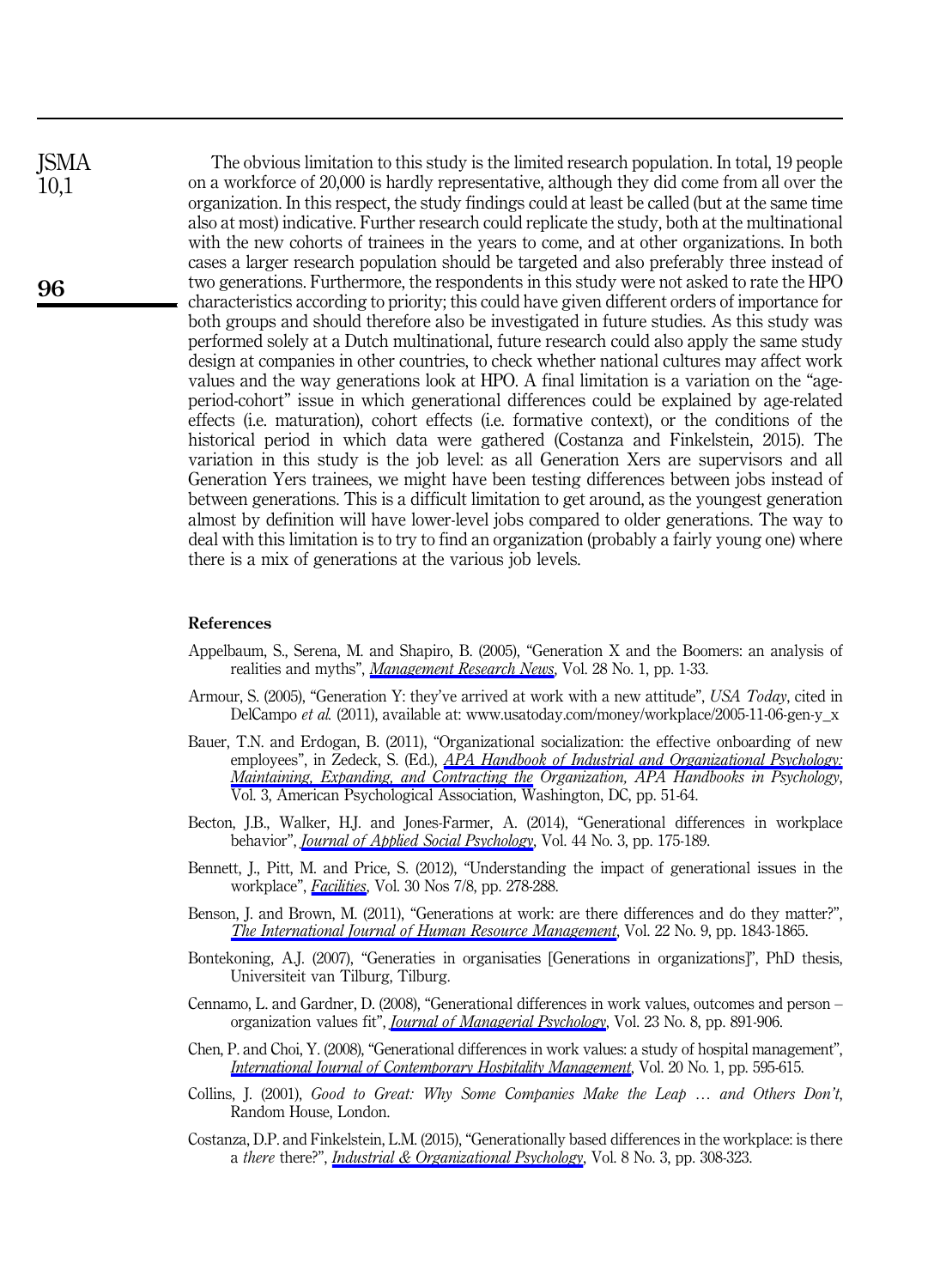- Costanza, D.P., Fraser, R.L., Badger, J.M., Severt, J.B. and Gade, P.A. (2012), "Generational differences in work-related variables: a meta-analysis", *[Journal of Business Psychology](http://www.emeraldinsight.com/action/showLinks?crossref=10.1007%2Fs10869-012-9259-4&isi=000310812000001)*, Vol. 27 No. 4, pp. 375-394.
- de Waal, A.A. (2006/2010), "The characteristics of a high performance organization, social science research network", available at: [http://ssrn.com/abstract](http://ssrn.com/abstract=931873)=931873 (accessed October 13, 2013).
- de Waal, A.A. (2012a), "Characteristics of high performance organizations", *[Journal of Management](http://www.emeraldinsight.com/action/showLinks?crossref=10.5296%2Fjmr.v4i4.2062)* [Research](http://www.emeraldinsight.com/action/showLinks?crossref=10.5296%2Fjmr.v4i4.2062), Vol. 4 No. 4, pp. 39-71.
- de Waal, A.A. (2012b), What Makes a High Performance Organization, Five Validated Factors of Competitive Advantage that Apply Worldwide, Global Professional Publishing, Enfield, CT.
- de Waal, A.A. (2013), "Evergreens of excellence", *[Journal of Management History](http://www.emeraldinsight.com/action/showLinks?system=10.1108%2F17511341311307408)*, Vol. 19 No. 2, pp. 241-278.
- Deal, J.J. (2007), Retiring the Generation Gap: How Employees Young and Old Can Find Common Ground, Jossey-Bass, San Francisco, CA.
- DelCampo, R.G., Haggerty, L.A., Haney, M.J. and Knippel, L.A. (2011), *Managing the Multi-Generational* Workforce, from the GI Generation to the Millennials, Gower Applied Business Research, Farnham.
- Dencker, J.C., Joshi, A. and Martocchio, J.J. (2008), "Towards a theoretical framework linking generational memories to workplace attitudes and behaviors", *[Human Resource Management](http://www.emeraldinsight.com/action/showLinks?crossref=10.1016%2Fj.hrmr.2008.07.007&isi=000207652800007)* [Review](http://www.emeraldinsight.com/action/showLinks?crossref=10.1016%2Fj.hrmr.2008.07.007&isi=000207652800007), Vol. 18 No. 3, pp. 180-187.
- Dittman, M. (2005), "Generational differences at work", *Monitor on Psychology*, Vol. 36 No. 6, pp. 54-56.
- Elder, G.H. Jr (1994), "Time, human agency, and social change: perspectives on the life course", [Social](http://www.emeraldinsight.com/action/showLinks?crossref=10.2307%2F2786971&isi=A1994NE93600004) [Psychology Quarterly](http://www.emeraldinsight.com/action/showLinks?crossref=10.2307%2F2786971&isi=A1994NE93600004), Vol. 57 No. 1, pp. 4-15.
- Elder, G.H. Jr (1998), "The life course as developmental theory", *[Child Development](http://www.emeraldinsight.com/action/showLinks?crossref=10.1111%2Fj.1467-8624.1998.tb06128.x&isi=000072200900001)*, Vol. 69 No. 1, pp. 1-12.
- Foster, K. (2013), "Generation and discourse in working life stories", *[The British Journal of Sociology](http://www.emeraldinsight.com/action/showLinks?crossref=10.1111%2F1468-4446.12014&isi=000319524200001)*, Vol. 64 No. 2, pp. 195-215.
- Gilleard, C. (2004), "Cohorts and generations in the study of social change", [Social Theory & Health](http://www.emeraldinsight.com/action/showLinks?crossref=10.1057%2Fpalgrave.sth.8700023), Vol. 2 No. 1, pp. 106-119.
- Glass, A. (2007), "Understanding generational differences for competitive success", *[Industrial and](http://www.emeraldinsight.com/action/showLinks?system=10.1108%2F00197850710732424)* [Commercial Training](http://www.emeraldinsight.com/action/showLinks?system=10.1108%2F00197850710732424), Vol. 39 No. 2, pp. 98-103.
- Gordon, V.N. and Steele, M.J. (2005), "The advising workplace: generational difference and challenges", [NACADA Journal](http://www.emeraldinsight.com/action/showLinks?crossref=10.12930%2F0271-9517-25.1.26), Vol. 25 No. 1, pp. 26-30.
- Graybill, J.O., Taesil Hudson Carpenter, M., Offord, J. Jr, Piorun, M. and Shaffer, G. (2013), "Employee onboarding: identification of best practices in ACRL libraries", *[Library Management](http://www.emeraldinsight.com/action/showLinks?system=10.1108%2F01435121311310897)*, Vol. 34 No. 3, pp. 200-218.
- Gursoya, D., Maier, T.A. and Chi, C.G. (2008), "Generational differences: an examination of work values and generational gaps in the hospitality workforce", *[International Journal of Hospitality](http://www.emeraldinsight.com/action/showLinks?crossref=10.1016%2Fj.ijhm.2007.11.002&isi=000256999700014) [Management](http://www.emeraldinsight.com/action/showLinks?crossref=10.1016%2Fj.ijhm.2007.11.002&isi=000256999700014)*, Vol. 27 No. 3, pp. 448-458.
- Hernaus, T. and Pološki Vokic, N. (2014), "Work design for different generational cohorts", *[Journal of](http://www.emeraldinsight.com/action/showLinks?system=10.1108%2FJOCM-05-2014-0104&isi=000341930100006)* [Organizational Change Management](http://www.emeraldinsight.com/action/showLinks?system=10.1108%2FJOCM-05-2014-0104&isi=000341930100006), Vol. 27 No. 4, pp. 615-641.
- Jorgenson, B. (2003), "Baby Boomers, Generation X and Generation Y: policy implications for defense forces in the modern era", [Foresight](http://www.emeraldinsight.com/action/showLinks?system=10.1108%2F14636680310494753), Vol. 5 No. 4, pp. 41-49.
- Joshi, A., Dencker, J.C., Franz, G. and Martocchio, J.J. (2010), "Unpacking generational identities in organizations", [Academy of Management Review](http://www.emeraldinsight.com/action/showLinks?crossref=10.5465%2FAMR.2010.51141800&isi=000279042800004), Vol. 35 No. 3, pp. 392-414.
- Jurkiewicz, C. (2000), "Generation X and the public employee", [Public Personnel Management](http://www.emeraldinsight.com/action/showLinks?crossref=10.1177%2F009102600002900105&isi=000088061100005), Vol. 29 No. 1, pp. 55-74.

performance organizations

High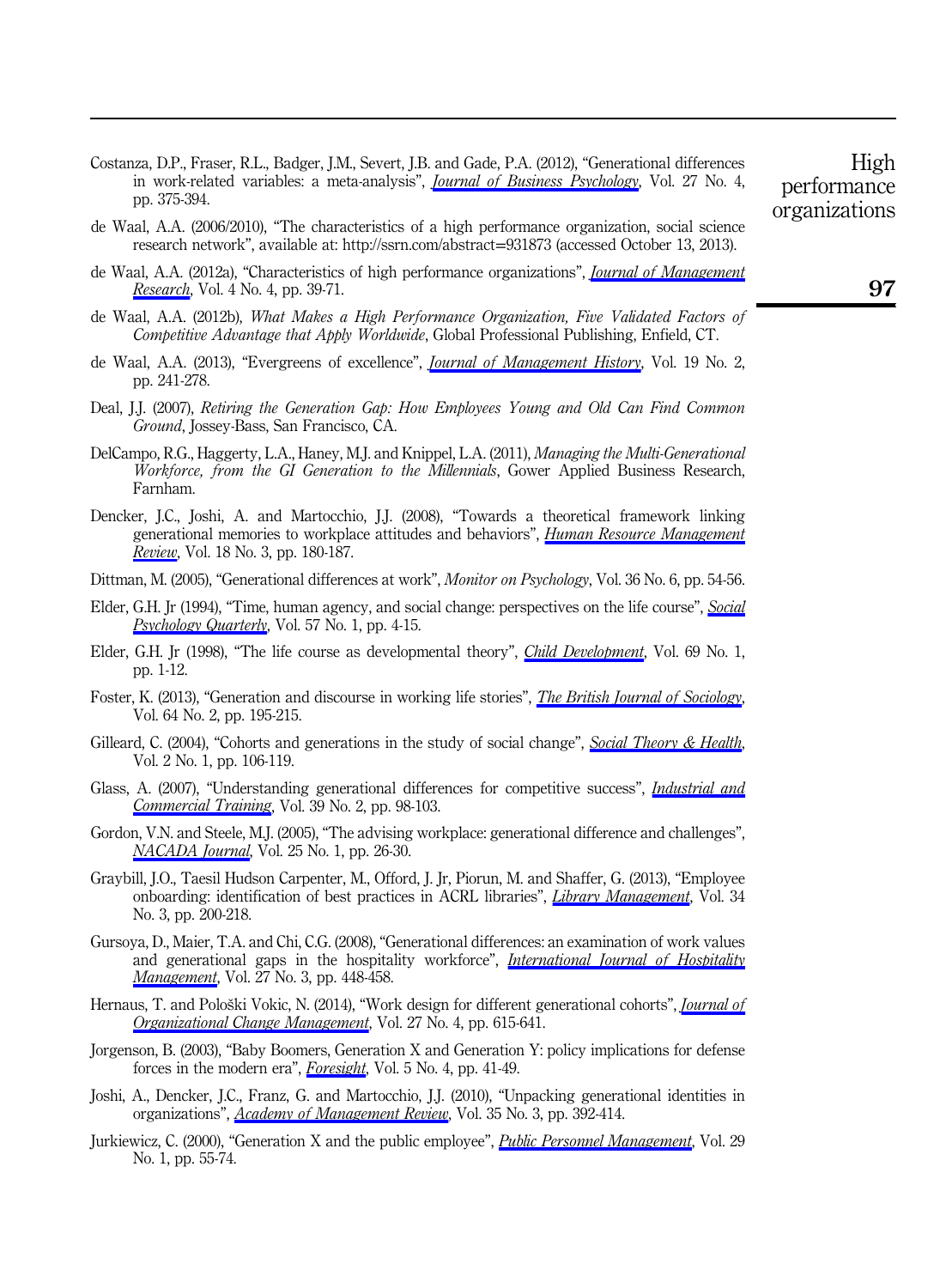| 10,1 | of public employees' motivation", <i>Review of Public Personnel Administration</i> , Vol. 18 No. 4,<br>pp. 18-37.                                                                                                       |
|------|-------------------------------------------------------------------------------------------------------------------------------------------------------------------------------------------------------------------------|
|      | Kapoor, C. and Solomon, N. (2011), "Understanding and managing generational differences in the<br>workplace", <i>Worldwide Hospitality and Tourism Themes</i> , Vol. 3 No. 4, pp. 308-318.                              |
| 98   | Karp, H., Fuller, C. and Sirias, D. (2002), <i>Bridging the Boomer Xer Gap. Creating Authentic Teams for</i><br><i>High Performance at Work</i> , Davies-Black Publishing, Palo Alto, CA.                               |
|      | Kunreuther, F. (2003), "The changing of the guard: what generational differences tell us about<br>social-change organizations", <i>Nonprofit and Voluntary Sector Quarterly</i> , Vol. 32 No. 3, pp. 450-457.           |
|      | Lancaster, L.C. and Stillman, D. (2002), <i>When Generations Collide</i> , Harper Business, New York, NY.                                                                                                               |
|      | Laufer, R.S. and Bengtson, V.L. (1974), "Generations, aging, and social stratification: on the<br>development of generational units", <i>Journal of Social Issues</i> , Vol. 30 No. 3, pp. 181-205.                     |
|      | Lyons, S. and Kuron, L. (2014), "Generational differences in the workplace: a review of the evidence and<br>directions for future research", <i>Journal of Organizational Behavior</i> , Vol. 35 No. S1, pp. S139-S157. |
|      | Lyons, S., Duxbury, L. and Higgins, C. (2007), "An empirical assessment of generational differences                                                                                                                     |

**ISMA**  $1^{\circ}$  1

[Development International](http://www.emeraldinsight.com/action/showLinks?system=10.1108%2F13620431211255824&isi=000311524700003), Vol. 17 No. 4, pp. 333-357.

in basic human values", *[Psychological Reports](http://www.emeraldinsight.com/action/showLinks?crossref=10.2466%2Fpr0.101.2.339-352&isi=000251227400001)*, Vol. 101 No. 2, pp. 339-352. Lyons, S.T., Schweitzer, L., Ng, E.S.W. and Kuron, L.K.J. (2012), "Comparing apples to apples, a qualitative investigation of career mobility patterns across four generations", [Career](http://www.emeraldinsight.com/action/showLinks?system=10.1108%2F13620431211255824&isi=000311524700003)

Jurkiewicz, C. and Brown, R. (1998), "GenXers vs Boomers vs matures: generational comparisons

Mannheim, K. (1952), *Essays on the Sociology of Knowledge*, Routledge & Kegan Paul, London.

- Montana, P.J. and Petit, F. (2008), "Motivating generation X and Y on the job and preparing Z", Global Journal of Business Research, Vol. 2 No. 2, pp. 139-148.
- Parry, E. and Urwin, P. (2011), "Generational differences in work values: a review of theory and evidence", *[International Journal of Management Reviews](http://www.emeraldinsight.com/action/showLinks?crossref=10.1111%2Fj.1468-2370.2010.00285.x&isi=000286475600005)*, Vol. 13 No. 1, pp. 79-96.
- Patota, N., Schwartz, D. and Schwartz, T. (2007), "Leveraging generational differences for productivity gains", Journal of American Academy of Business, Vol. 11 No. 2, pp. 3-7.
- Pilcher, J. (1994), "Mannheim's sociology of generations: an undervalued legacy", *[British Journal of](http://www.emeraldinsight.com/action/showLinks?crossref=10.2307%2F591659&isi=A1994PM37900008)* [Sociology](http://www.emeraldinsight.com/action/showLinks?crossref=10.2307%2F591659&isi=A1994PM37900008), Vol. 45 No. 3, pp. 481-495.
- Quinn, S. (2010), Generational Challenges at the Workplace, Ventus Publishing ApS, Frederiksberg, available at:<www.bookboon.com>
- Sackett, P.R. (2002), "Letter report", The National Academies, Division of Behavioral and Social Sciences and Education, Washington, DC.
- Schullery, N.M. (2013), "Workplace engagement and generational differences in values", *[Business](http://www.emeraldinsight.com/action/showLinks?crossref=10.1177%2F1080569913476543)* [Communication Quarterly](http://www.emeraldinsight.com/action/showLinks?crossref=10.1177%2F1080569913476543), Vol. 76 No. 2, pp. 252-265.
- Smola, K. and Sutton, D. (2002), "Generational differences: revisiting generational work values for the new millennium", *[Journal of Organizational Behavior](http://www.emeraldinsight.com/action/showLinks?crossref=10.1002%2Fjob.147&isi=000175657400003)*, Vol. 23 No. 4, pp. 363-382.
- Steele, M.J. and Gordon, V.N. (2012), Advising in a Multigenerational Workplace, NACADA Clearinghouse of Academic Advising Resources, Kansas State University, Manhattan, KS, available at:<www.nacada.ksu.edu> (accessed August 7, 2013).
- Tolbize, A. (2008), Generational Differences in the Workplace, Research and Training Center on Community Living, University of Minnesota, Minneapolis, MN.
- Twenge, J.M. and Campbell, S.M. (2008), "Generational differences in psychological traits and their impact on the workplace", *[Journal of Managerial Psychology](http://www.emeraldinsight.com/action/showLinks?system=10.1108%2F02683940810904367&isi=000261813400002)*, Vol. 23 No. 8, pp. 862-877.
- Twenge, J.M. and Campbell, S.M. (2010), "Generation me and the changing world of work", in Linley, P., Harrington, S. and Garcea, N. (Eds), Oxford Handbook of Positive Psychology and Work, Oxford University Press, Oxford, pp. 25-35.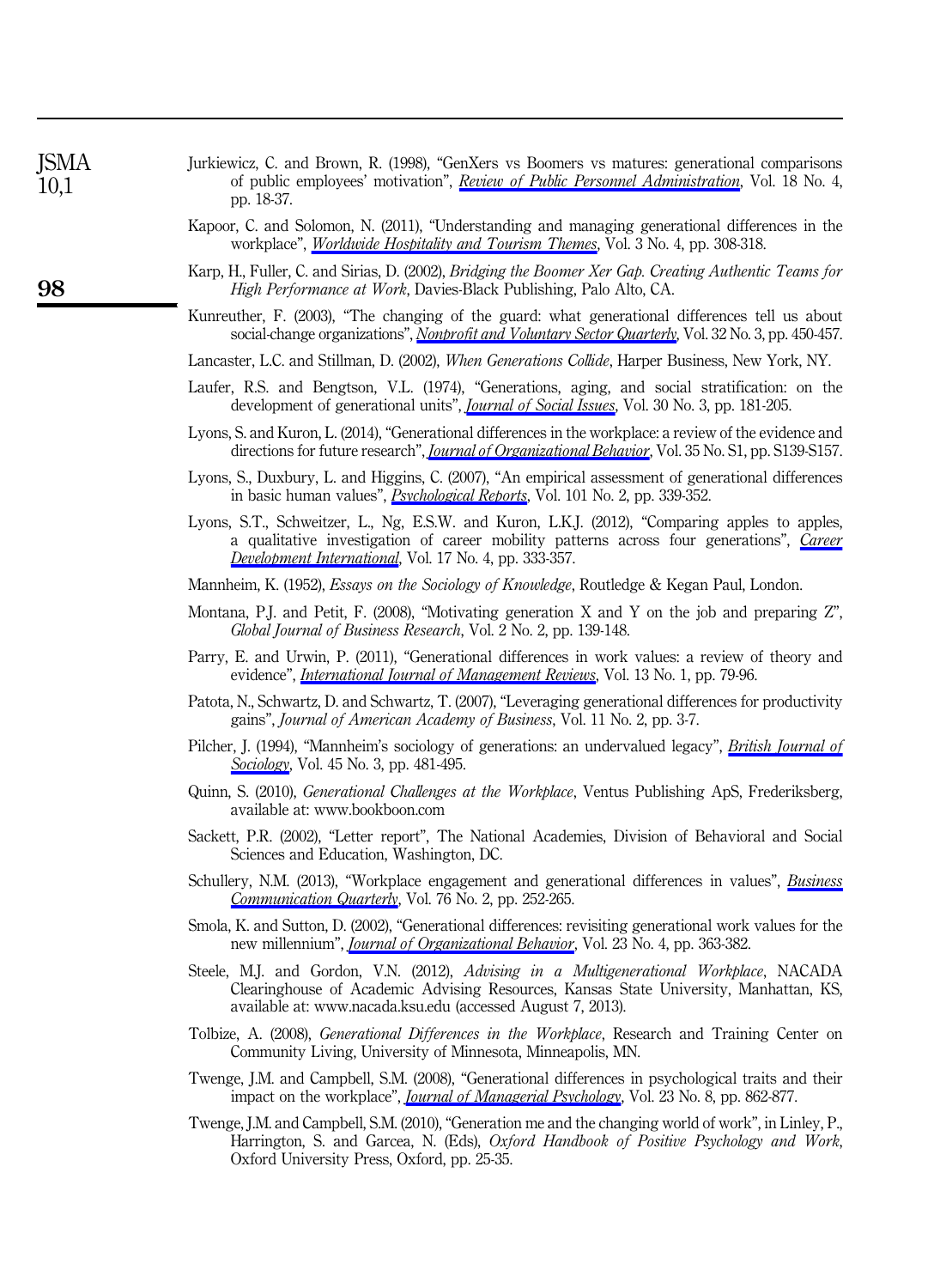Twenge, J.M., Campbell, S.M., Hoffman, B.J. and Lance, C.E. (2010), "Generational differences in work values: leisure and extrinsic values increasing, social and intrinsic values decreasing", [Journal of](http://www.emeraldinsight.com/action/showLinks?crossref=10.1177%2F0149206309352246&isi=000282519600001) [Management](http://www.emeraldinsight.com/action/showLinks?crossref=10.1177%2F0149206309352246&isi=000282519600001), Vol. 36 No. 5, pp. 1117-1142.

Underwood, C. (2007), "Bridging the generation gaps", *American Gas*, Vol. 89 No. 6, pp. 42-43.

- Urick, M.J. (2014), "The presentation of self: dramaturgical theory and generations in organizations", [Journal of Intergenerational Relationships](http://www.emeraldinsight.com/action/showLinks?crossref=10.1080%2F15350770.2014.961829), Vol. 12 No. 4, pp. 398-412.
- Urick, M.J. and Hollensbe, E.C. (2014), "Toward an identity-based perspective of generations", in Parry, E. (Ed.), Generational Diversity at Work: New Research Perspectives, Routledge, Abingdon, pp. 114-128.
- van der Stede, W.A. (2003), "The effect of national culture on management control and incentive system design in multi-business firms: evidence of intracorporate isomorphism", *[European Accounting](http://www.emeraldinsight.com/action/showLinks?crossref=10.1080%2F0963818022000009859)* [Review](http://www.emeraldinsight.com/action/showLinks?crossref=10.1080%2F0963818022000009859), Vol. 12 No. 2, pp. 263-285.
- Vinke, J., Orhei, L. and Bibu, N. (2012), "Gyroscopic management and Generation Y, annals of the University of Oradea", Economic Science Series, Vol. 21 No. 2, pp. 750-755.
- Wong, M., Gardiner, E., Lang, W. and Couon, L. (2008), "Generational differences in personality and motivation: do they exist and what are the implications for the workplace?", *[Journal of](http://www.emeraldinsight.com/action/showLinks?system=10.1108%2F02683940810904376&isi=000261813400003)* [Managerial Psychology](http://www.emeraldinsight.com/action/showLinks?system=10.1108%2F02683940810904376&isi=000261813400003), Vol. 23 No. 8, pp. 878-890.
- Yang, S.M. and Guy, M.E. (2006), "GenXers versus Boomers: work motivators and management implications", [Public Performance & Management Review](http://www.emeraldinsight.com/action/showLinks?crossref=10.2753%2FPMR1530-9576290302), Vol. 29 No. 3, pp. 267-284.
- Zemke, R., Raines, C. and Filipczak, B. (1999), *Generations at Work: Managing the Clash of Veterans*, Boomers, Xers, and Nexters in Your Workplace, AMACOM, New York, NY.

## Further reading

- Lyons, S.T., Schweitzer, L. and Ng, E.S.W. (2015), "How have careers changed? An investigation of changing career patterns across four generations", *[Journal of Managerial Psychology](http://www.emeraldinsight.com/action/showLinks?system=10.1108%2FJMP-07-2014-0210&isi=000350584100002)*, Vol. 30 No. 1, pp. 8-21.
- Macky, K., Gardner, D. and Forsyth, S. (2008), "Generational differences at work: introduction and overview", *[Journal of Managerial Psychology](http://www.emeraldinsight.com/action/showLinks?system=10.1108%2F02683940810904358&isi=000261813400001)*, Vol. 23 No. 8, pp. 857-861.

#### Appendix 1

This appendix lists the 35 characteristics of the five HPO factors, with the scores for importance and performance, as given by the trainees and their managers. The importance score reflects how important trainees and managers think an HPO characteristic is for an organization in general. The performance score reflects how well, in the eyes of trainees and managers, their company performed on the HPO characteristic. The first column in the table shows the HPO factors to which the HPO characteristics belong.

High performance organizations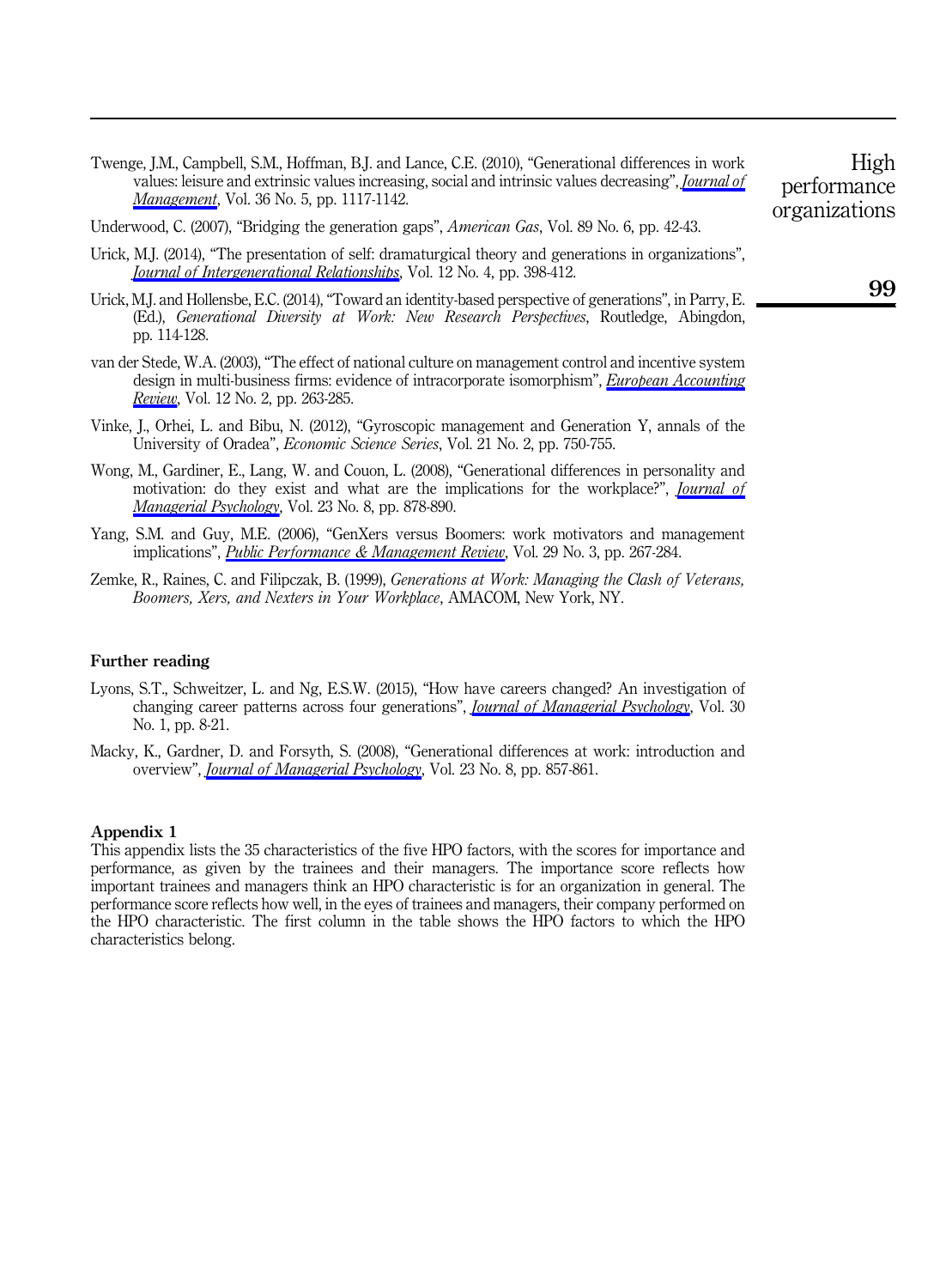| JSMA                                             |                                                      |              |                                                                                                                                               |     |                                                           |     |             |
|--------------------------------------------------|------------------------------------------------------|--------------|-----------------------------------------------------------------------------------------------------------------------------------------------|-----|-----------------------------------------------------------|-----|-------------|
| 10,1                                             | Factor                                               |              | Aspect Characteristic                                                                                                                         |     | Trainees<br>Importance Performance Importance Performance |     | Managers    |
|                                                  | Continuous<br>improvement                            | $\mathbf{1}$ | Our organization has adopted a<br>strategy that sets it clearly<br>apart from other organizations                                             | 8.4 | 4.2                                                       | 9.1 | 3.9         |
|                                                  | Continuous                                           | 2            | In our organization processes                                                                                                                 | 7.8 | 6.1                                                       | 8.5 | 5.4         |
| 100                                              | improvement<br>Continuous<br>improvement             | 3            | are continuously improved<br>In our organization processes<br>are continuously simplified                                                     | 7.7 | 4.5                                                       | 7.9 | 3.8         |
|                                                  | Continuous                                           | 4            | In our organization processes                                                                                                                 | 8.0 | 4.8                                                       | 7.9 | 4.3         |
|                                                  | improvement<br>Continuous<br>improvement             | 5            | are continuously aligned<br>In our organization everything<br>that matters to the                                                             | 7.8 | 5.1                                                       | 8.3 | 4.4         |
|                                                  | Continuous<br>improvement                            | 6            | organization's performance is<br>explicitly reported<br>In our organization both<br>financial and non-financial<br>information is reported to | 8.3 | 5.5                                                       | 8.5 | 5.6         |
|                                                  | Continuous<br>improvement                            | 7            | organizational members<br>Our organization continuously<br>innovates its core competencies                                                    | 8.0 | 4.6                                                       | 8.8 | 4.0         |
|                                                  | Continuous<br>improvement                            | 8            | Our organization continuously<br>innovates its products,                                                                                      | 7.8 | 5.2                                                       | 7.6 | 4.3         |
|                                                  | Openness and<br>action                               | 9            | processes and services<br>The management of our<br>organization frequently engages                                                            | 8.3 | 6.6                                                       | 8.0 | 5.9         |
|                                                  | orientation<br>Openness and<br>action<br>orientation | 10           | in a dialogue with employees<br>Organizational members spend<br>much time on communication,<br>knowledge exchange and                         | 8.2 | 5.3                                                       | 8.1 | 5.6         |
|                                                  | Openness and<br>action                               | 11           | learning<br>Organizational members are<br>always involved in important                                                                        | 7.5 | 5.5                                                       | 7.3 | 3.9         |
|                                                  | orientation<br>Openness and<br>action                | 12           | processes<br>The management of our<br>organization allows making                                                                              | 8.4 | 7.7                                                       | 8.3 | 8.3         |
|                                                  | orientation<br>Openness and<br>action                | 13           | mistakes<br>The management of our<br>organization welcomes change                                                                             | 8.9 | 8.8                                                       | 9.0 | 8.4         |
|                                                  | orientation<br>Openness and<br>action<br>orientation | 14           | Our organization is<br>performance driven                                                                                                     | 8.5 | 7.8                                                       | 8.5 | 6.6         |
|                                                  | Management<br>quality                                | 15           | The management of our<br>organization is trusted by<br>organizational members                                                                 | 8.2 | 7.4                                                       | 7.9 | 6.8         |
|                                                  | Management                                           | 16           | The management of our                                                                                                                         | 8.7 | 8.4                                                       | 9.5 | 8.5         |
|                                                  | quality<br>Management<br>quality                     | 17           | organization has integrity<br>The management of our<br>organization is a role model for                                                       | 8.2 | 7.2                                                       | 8.0 | 8.1         |
|                                                  | Management<br>quality                                | 18           | organizational members<br>The management of our<br>organization applies fast                                                                  | 8.4 | 7.6                                                       | 8.1 | 6.8         |
| Table AI.<br>The HPO factors and<br>accompanying | Management<br>quality                                | 19           | decision making<br>The management of our<br>organization applies fast action<br>taking                                                        | 8.2 | 7.7                                                       | 8.0 | 7.5         |
| characteristics                                  |                                                      |              |                                                                                                                                               |     |                                                           |     | (continued) |